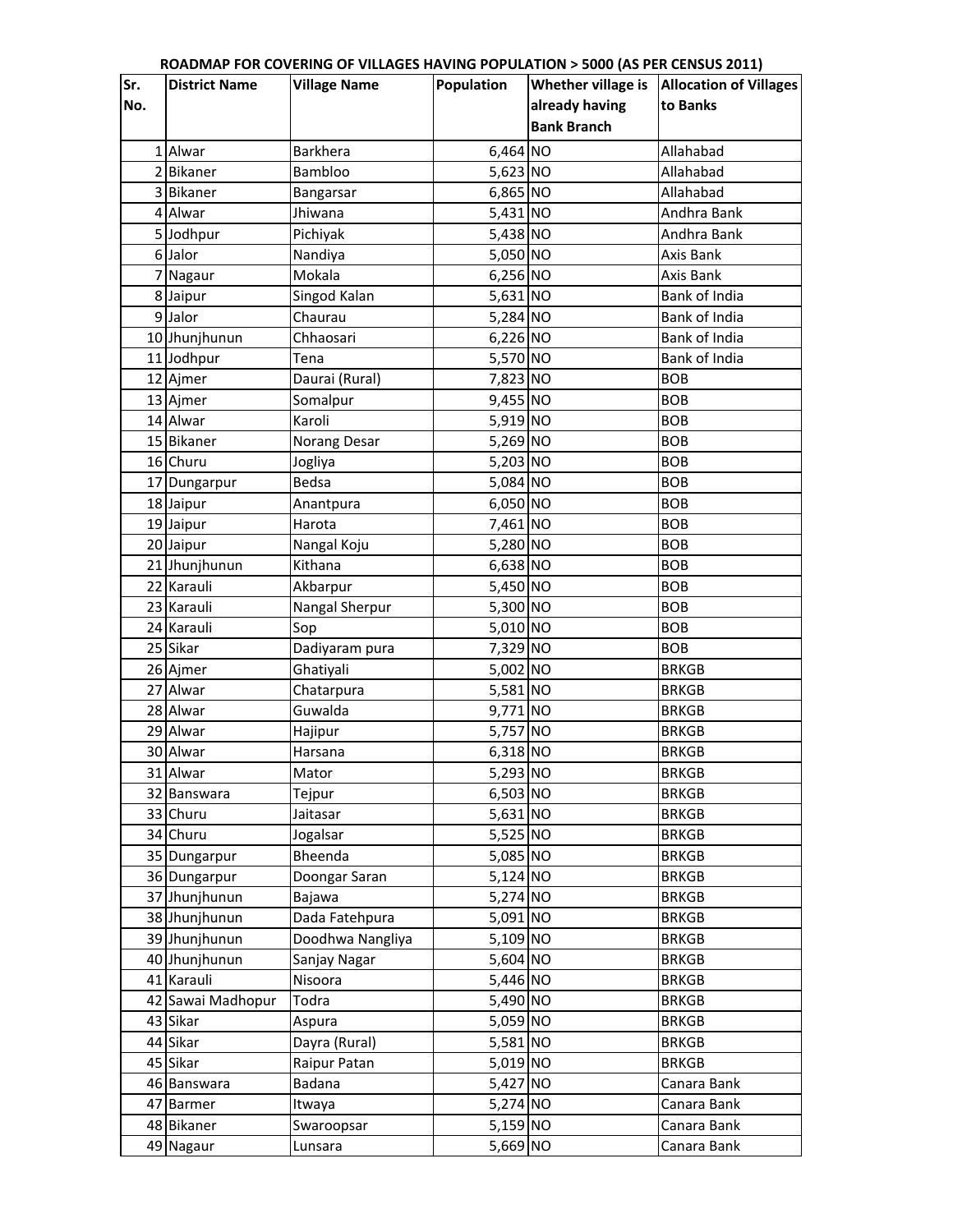| already having<br>No.<br>to Banks<br><b>Bank Branch</b><br>$6,205$ NO<br>50 Sirohi<br>Vetera<br>Canara Bank<br>5,143 NO<br>51 Dausa<br>CBI<br>Suratpura<br>5,257 NO<br>CBI<br>52 Jaipur<br><b>Bhonawas</b><br>53 Jaipur<br><b>Bhuree Bharaj</b><br>7,494 NO<br>CBI<br>54 Jalor<br>5,550 NO<br>CBI<br>Akoli<br>5,562 NO<br>Lamba Jatan<br>CBI<br>55 Nagaur<br>56 Sirohi<br>Bhoola<br>6,550 NO<br><b>CBI</b><br>57 Jhunjhunun<br>5,347 NO<br>Kankariya<br><b>Corporation Bank</b><br>58 Pali<br>Koyal vao<br>5,009 NO<br><b>Corporation Bank</b><br>5,079 NO<br>59 Sikar<br><b>Corporation Bank</b><br>Kishorpura<br>Koodsoo<br>5,536 NO<br><b>HDFC</b><br>60 Bikaner<br>5,476 NO<br>61 Jaipur<br>Pathreri<br><b>HDFC</b><br>62 Jalor<br>Dadal<br>5,958 NO<br><b>HDFC</b><br>5,586 NO<br>63 Nagaur<br>Kurada<br><b>HDFC</b><br>64 Sirohi<br>5,537 NO<br><b>HDFC</b><br>Veerwara<br>5,041 NO<br>65 Ajmer<br>Derathoo<br><b>ICICI Bank</b><br>Buran Ka Tala<br>5,065 NO<br><b>ICICI Bank</b><br>66 Barmer<br>5,882 NO<br><b>ICICI Bank</b><br>Manjiwala<br>67 Barmer<br>Charkara<br>5,721 NO<br>68 Bikaner<br><b>ICICI Bank</b><br>5,564 NO<br>69 Jalor<br>Dhanol<br><b>ICICI Bank</b><br>70 Jalor<br>5,525 NO<br>Komta<br><b>ICICI Bank</b><br><b>ICICI Bank</b><br>71 Jalor<br>Patheri<br>6,246 NO<br>72 Jhunjhunun<br>6,609 NO<br><b>ICICI Bank</b><br>Dhana<br>5,381 NO<br>73 Sawai Madhopur<br>Chooli (Rural)<br><b>ICICI Bank</b><br>74 Sirohi<br><b>Bar Gaon</b><br>5,747 NO<br><b>ICICI Bank</b><br>75 Sirohi<br>5,194 NO<br><b>ICICI Bank</b><br>Girwar<br>6,053 NO<br><b>ICICI Bank</b><br>76 Udaipur<br>Kagdar Bhatiya<br>Sanwler<br>5,016 NO<br><b>IDBI</b><br>77 Bharatpur<br>5,279 NO<br>78 Bikaner<br><b>IDBI</b><br>Nathoosar<br>79 Sikar<br>5,744 NO<br><b>IDBI</b><br>Ganwari<br>Pawli<br><b>INDUSIND BANK</b><br>80 Jalor<br>5,236 NO<br>81 Sirohi<br>5,120 NO<br><b>INDUSIND BANK</b><br>Nitaura<br>5,004 NO<br>82 Bharatpur<br>Kotak Mahindra<br>Khan Surjapur<br>5,893 NO<br>83 Jalor<br>Kotak Mahindra<br>Sangana<br>5,297 NO<br>OBC<br>84 Barmer<br>Karmawas<br>5,070 NO<br>OBC<br>85 Churu<br>Jhariya<br>9,998 NO<br>OBC<br>86 Ganganagar<br>2 Sgm<br>OBC<br><b>SONRI</b><br>6,122 NO<br>87 Hanumangarh<br>6,832 NO<br>OBC<br>88 Jaipur<br>Mandha<br>89 Jalor<br>5,470 NO<br>OBC<br>Narsana<br>90 Alwar<br>5,079 NO<br>PNB<br>Baghor<br>$6,127$ NO<br>PNB<br>91 Alwar<br>Ghasoli<br>5,523 NO<br>92 Alwar<br>Jairoli<br>PNB<br>PNB<br>93 Alwar<br>Sonkhar<br>7,901 NO<br>94 Alwar<br>5,320 NO<br>PNB<br>Toolera<br>6,117 NO<br>PNB<br>95 Baran<br>Koyla<br>Khera Thakur<br>7,892 NO<br>PNB<br>96 Bharatpur<br>8,268 NO<br>97 Bharatpur<br>Sahsan<br>PNB<br>98 Bharatpur<br>5,430 NO | Sr. | <b>District Name</b> | <b>Village Name</b> | Population | THON P 3000 (AS I EN CENSOS E011)<br>Whether village is | <b>Allocation of Villages</b> |
|---------------------------------------------------------------------------------------------------------------------------------------------------------------------------------------------------------------------------------------------------------------------------------------------------------------------------------------------------------------------------------------------------------------------------------------------------------------------------------------------------------------------------------------------------------------------------------------------------------------------------------------------------------------------------------------------------------------------------------------------------------------------------------------------------------------------------------------------------------------------------------------------------------------------------------------------------------------------------------------------------------------------------------------------------------------------------------------------------------------------------------------------------------------------------------------------------------------------------------------------------------------------------------------------------------------------------------------------------------------------------------------------------------------------------------------------------------------------------------------------------------------------------------------------------------------------------------------------------------------------------------------------------------------------------------------------------------------------------------------------------------------------------------------------------------------------------------------------------------------------------------------------------------------------------------------------------------------------------------------------------------------------------------------------------------------------------------------------------------------------------------------------------------------------------------------------------------------------------------------------------------------------------------------------------------------------------------------------------------------------------------------------------------------------------------------------------------------------------------------------------------------------------------------------------------------------------------------------------------------------------------------------------------------------------------------------------------|-----|----------------------|---------------------|------------|---------------------------------------------------------|-------------------------------|
|                                                                                                                                                                                                                                                                                                                                                                                                                                                                                                                                                                                                                                                                                                                                                                                                                                                                                                                                                                                                                                                                                                                                                                                                                                                                                                                                                                                                                                                                                                                                                                                                                                                                                                                                                                                                                                                                                                                                                                                                                                                                                                                                                                                                                                                                                                                                                                                                                                                                                                                                                                                                                                                                                                         |     |                      |                     |            |                                                         |                               |
|                                                                                                                                                                                                                                                                                                                                                                                                                                                                                                                                                                                                                                                                                                                                                                                                                                                                                                                                                                                                                                                                                                                                                                                                                                                                                                                                                                                                                                                                                                                                                                                                                                                                                                                                                                                                                                                                                                                                                                                                                                                                                                                                                                                                                                                                                                                                                                                                                                                                                                                                                                                                                                                                                                         |     |                      |                     |            |                                                         |                               |
|                                                                                                                                                                                                                                                                                                                                                                                                                                                                                                                                                                                                                                                                                                                                                                                                                                                                                                                                                                                                                                                                                                                                                                                                                                                                                                                                                                                                                                                                                                                                                                                                                                                                                                                                                                                                                                                                                                                                                                                                                                                                                                                                                                                                                                                                                                                                                                                                                                                                                                                                                                                                                                                                                                         |     |                      |                     |            |                                                         |                               |
|                                                                                                                                                                                                                                                                                                                                                                                                                                                                                                                                                                                                                                                                                                                                                                                                                                                                                                                                                                                                                                                                                                                                                                                                                                                                                                                                                                                                                                                                                                                                                                                                                                                                                                                                                                                                                                                                                                                                                                                                                                                                                                                                                                                                                                                                                                                                                                                                                                                                                                                                                                                                                                                                                                         |     |                      |                     |            |                                                         |                               |
|                                                                                                                                                                                                                                                                                                                                                                                                                                                                                                                                                                                                                                                                                                                                                                                                                                                                                                                                                                                                                                                                                                                                                                                                                                                                                                                                                                                                                                                                                                                                                                                                                                                                                                                                                                                                                                                                                                                                                                                                                                                                                                                                                                                                                                                                                                                                                                                                                                                                                                                                                                                                                                                                                                         |     |                      |                     |            |                                                         |                               |
|                                                                                                                                                                                                                                                                                                                                                                                                                                                                                                                                                                                                                                                                                                                                                                                                                                                                                                                                                                                                                                                                                                                                                                                                                                                                                                                                                                                                                                                                                                                                                                                                                                                                                                                                                                                                                                                                                                                                                                                                                                                                                                                                                                                                                                                                                                                                                                                                                                                                                                                                                                                                                                                                                                         |     |                      |                     |            |                                                         |                               |
|                                                                                                                                                                                                                                                                                                                                                                                                                                                                                                                                                                                                                                                                                                                                                                                                                                                                                                                                                                                                                                                                                                                                                                                                                                                                                                                                                                                                                                                                                                                                                                                                                                                                                                                                                                                                                                                                                                                                                                                                                                                                                                                                                                                                                                                                                                                                                                                                                                                                                                                                                                                                                                                                                                         |     |                      |                     |            |                                                         |                               |
|                                                                                                                                                                                                                                                                                                                                                                                                                                                                                                                                                                                                                                                                                                                                                                                                                                                                                                                                                                                                                                                                                                                                                                                                                                                                                                                                                                                                                                                                                                                                                                                                                                                                                                                                                                                                                                                                                                                                                                                                                                                                                                                                                                                                                                                                                                                                                                                                                                                                                                                                                                                                                                                                                                         |     |                      |                     |            |                                                         |                               |
|                                                                                                                                                                                                                                                                                                                                                                                                                                                                                                                                                                                                                                                                                                                                                                                                                                                                                                                                                                                                                                                                                                                                                                                                                                                                                                                                                                                                                                                                                                                                                                                                                                                                                                                                                                                                                                                                                                                                                                                                                                                                                                                                                                                                                                                                                                                                                                                                                                                                                                                                                                                                                                                                                                         |     |                      |                     |            |                                                         |                               |
|                                                                                                                                                                                                                                                                                                                                                                                                                                                                                                                                                                                                                                                                                                                                                                                                                                                                                                                                                                                                                                                                                                                                                                                                                                                                                                                                                                                                                                                                                                                                                                                                                                                                                                                                                                                                                                                                                                                                                                                                                                                                                                                                                                                                                                                                                                                                                                                                                                                                                                                                                                                                                                                                                                         |     |                      |                     |            |                                                         |                               |
|                                                                                                                                                                                                                                                                                                                                                                                                                                                                                                                                                                                                                                                                                                                                                                                                                                                                                                                                                                                                                                                                                                                                                                                                                                                                                                                                                                                                                                                                                                                                                                                                                                                                                                                                                                                                                                                                                                                                                                                                                                                                                                                                                                                                                                                                                                                                                                                                                                                                                                                                                                                                                                                                                                         |     |                      |                     |            |                                                         |                               |
|                                                                                                                                                                                                                                                                                                                                                                                                                                                                                                                                                                                                                                                                                                                                                                                                                                                                                                                                                                                                                                                                                                                                                                                                                                                                                                                                                                                                                                                                                                                                                                                                                                                                                                                                                                                                                                                                                                                                                                                                                                                                                                                                                                                                                                                                                                                                                                                                                                                                                                                                                                                                                                                                                                         |     |                      |                     |            |                                                         |                               |
|                                                                                                                                                                                                                                                                                                                                                                                                                                                                                                                                                                                                                                                                                                                                                                                                                                                                                                                                                                                                                                                                                                                                                                                                                                                                                                                                                                                                                                                                                                                                                                                                                                                                                                                                                                                                                                                                                                                                                                                                                                                                                                                                                                                                                                                                                                                                                                                                                                                                                                                                                                                                                                                                                                         |     |                      |                     |            |                                                         |                               |
|                                                                                                                                                                                                                                                                                                                                                                                                                                                                                                                                                                                                                                                                                                                                                                                                                                                                                                                                                                                                                                                                                                                                                                                                                                                                                                                                                                                                                                                                                                                                                                                                                                                                                                                                                                                                                                                                                                                                                                                                                                                                                                                                                                                                                                                                                                                                                                                                                                                                                                                                                                                                                                                                                                         |     |                      |                     |            |                                                         |                               |
|                                                                                                                                                                                                                                                                                                                                                                                                                                                                                                                                                                                                                                                                                                                                                                                                                                                                                                                                                                                                                                                                                                                                                                                                                                                                                                                                                                                                                                                                                                                                                                                                                                                                                                                                                                                                                                                                                                                                                                                                                                                                                                                                                                                                                                                                                                                                                                                                                                                                                                                                                                                                                                                                                                         |     |                      |                     |            |                                                         |                               |
|                                                                                                                                                                                                                                                                                                                                                                                                                                                                                                                                                                                                                                                                                                                                                                                                                                                                                                                                                                                                                                                                                                                                                                                                                                                                                                                                                                                                                                                                                                                                                                                                                                                                                                                                                                                                                                                                                                                                                                                                                                                                                                                                                                                                                                                                                                                                                                                                                                                                                                                                                                                                                                                                                                         |     |                      |                     |            |                                                         |                               |
|                                                                                                                                                                                                                                                                                                                                                                                                                                                                                                                                                                                                                                                                                                                                                                                                                                                                                                                                                                                                                                                                                                                                                                                                                                                                                                                                                                                                                                                                                                                                                                                                                                                                                                                                                                                                                                                                                                                                                                                                                                                                                                                                                                                                                                                                                                                                                                                                                                                                                                                                                                                                                                                                                                         |     |                      |                     |            |                                                         |                               |
|                                                                                                                                                                                                                                                                                                                                                                                                                                                                                                                                                                                                                                                                                                                                                                                                                                                                                                                                                                                                                                                                                                                                                                                                                                                                                                                                                                                                                                                                                                                                                                                                                                                                                                                                                                                                                                                                                                                                                                                                                                                                                                                                                                                                                                                                                                                                                                                                                                                                                                                                                                                                                                                                                                         |     |                      |                     |            |                                                         |                               |
|                                                                                                                                                                                                                                                                                                                                                                                                                                                                                                                                                                                                                                                                                                                                                                                                                                                                                                                                                                                                                                                                                                                                                                                                                                                                                                                                                                                                                                                                                                                                                                                                                                                                                                                                                                                                                                                                                                                                                                                                                                                                                                                                                                                                                                                                                                                                                                                                                                                                                                                                                                                                                                                                                                         |     |                      |                     |            |                                                         |                               |
|                                                                                                                                                                                                                                                                                                                                                                                                                                                                                                                                                                                                                                                                                                                                                                                                                                                                                                                                                                                                                                                                                                                                                                                                                                                                                                                                                                                                                                                                                                                                                                                                                                                                                                                                                                                                                                                                                                                                                                                                                                                                                                                                                                                                                                                                                                                                                                                                                                                                                                                                                                                                                                                                                                         |     |                      |                     |            |                                                         |                               |
|                                                                                                                                                                                                                                                                                                                                                                                                                                                                                                                                                                                                                                                                                                                                                                                                                                                                                                                                                                                                                                                                                                                                                                                                                                                                                                                                                                                                                                                                                                                                                                                                                                                                                                                                                                                                                                                                                                                                                                                                                                                                                                                                                                                                                                                                                                                                                                                                                                                                                                                                                                                                                                                                                                         |     |                      |                     |            |                                                         |                               |
|                                                                                                                                                                                                                                                                                                                                                                                                                                                                                                                                                                                                                                                                                                                                                                                                                                                                                                                                                                                                                                                                                                                                                                                                                                                                                                                                                                                                                                                                                                                                                                                                                                                                                                                                                                                                                                                                                                                                                                                                                                                                                                                                                                                                                                                                                                                                                                                                                                                                                                                                                                                                                                                                                                         |     |                      |                     |            |                                                         |                               |
|                                                                                                                                                                                                                                                                                                                                                                                                                                                                                                                                                                                                                                                                                                                                                                                                                                                                                                                                                                                                                                                                                                                                                                                                                                                                                                                                                                                                                                                                                                                                                                                                                                                                                                                                                                                                                                                                                                                                                                                                                                                                                                                                                                                                                                                                                                                                                                                                                                                                                                                                                                                                                                                                                                         |     |                      |                     |            |                                                         |                               |
|                                                                                                                                                                                                                                                                                                                                                                                                                                                                                                                                                                                                                                                                                                                                                                                                                                                                                                                                                                                                                                                                                                                                                                                                                                                                                                                                                                                                                                                                                                                                                                                                                                                                                                                                                                                                                                                                                                                                                                                                                                                                                                                                                                                                                                                                                                                                                                                                                                                                                                                                                                                                                                                                                                         |     |                      |                     |            |                                                         |                               |
|                                                                                                                                                                                                                                                                                                                                                                                                                                                                                                                                                                                                                                                                                                                                                                                                                                                                                                                                                                                                                                                                                                                                                                                                                                                                                                                                                                                                                                                                                                                                                                                                                                                                                                                                                                                                                                                                                                                                                                                                                                                                                                                                                                                                                                                                                                                                                                                                                                                                                                                                                                                                                                                                                                         |     |                      |                     |            |                                                         |                               |
|                                                                                                                                                                                                                                                                                                                                                                                                                                                                                                                                                                                                                                                                                                                                                                                                                                                                                                                                                                                                                                                                                                                                                                                                                                                                                                                                                                                                                                                                                                                                                                                                                                                                                                                                                                                                                                                                                                                                                                                                                                                                                                                                                                                                                                                                                                                                                                                                                                                                                                                                                                                                                                                                                                         |     |                      |                     |            |                                                         |                               |
|                                                                                                                                                                                                                                                                                                                                                                                                                                                                                                                                                                                                                                                                                                                                                                                                                                                                                                                                                                                                                                                                                                                                                                                                                                                                                                                                                                                                                                                                                                                                                                                                                                                                                                                                                                                                                                                                                                                                                                                                                                                                                                                                                                                                                                                                                                                                                                                                                                                                                                                                                                                                                                                                                                         |     |                      |                     |            |                                                         |                               |
|                                                                                                                                                                                                                                                                                                                                                                                                                                                                                                                                                                                                                                                                                                                                                                                                                                                                                                                                                                                                                                                                                                                                                                                                                                                                                                                                                                                                                                                                                                                                                                                                                                                                                                                                                                                                                                                                                                                                                                                                                                                                                                                                                                                                                                                                                                                                                                                                                                                                                                                                                                                                                                                                                                         |     |                      |                     |            |                                                         |                               |
|                                                                                                                                                                                                                                                                                                                                                                                                                                                                                                                                                                                                                                                                                                                                                                                                                                                                                                                                                                                                                                                                                                                                                                                                                                                                                                                                                                                                                                                                                                                                                                                                                                                                                                                                                                                                                                                                                                                                                                                                                                                                                                                                                                                                                                                                                                                                                                                                                                                                                                                                                                                                                                                                                                         |     |                      |                     |            |                                                         |                               |
|                                                                                                                                                                                                                                                                                                                                                                                                                                                                                                                                                                                                                                                                                                                                                                                                                                                                                                                                                                                                                                                                                                                                                                                                                                                                                                                                                                                                                                                                                                                                                                                                                                                                                                                                                                                                                                                                                                                                                                                                                                                                                                                                                                                                                                                                                                                                                                                                                                                                                                                                                                                                                                                                                                         |     |                      |                     |            |                                                         |                               |
|                                                                                                                                                                                                                                                                                                                                                                                                                                                                                                                                                                                                                                                                                                                                                                                                                                                                                                                                                                                                                                                                                                                                                                                                                                                                                                                                                                                                                                                                                                                                                                                                                                                                                                                                                                                                                                                                                                                                                                                                                                                                                                                                                                                                                                                                                                                                                                                                                                                                                                                                                                                                                                                                                                         |     |                      |                     |            |                                                         |                               |
|                                                                                                                                                                                                                                                                                                                                                                                                                                                                                                                                                                                                                                                                                                                                                                                                                                                                                                                                                                                                                                                                                                                                                                                                                                                                                                                                                                                                                                                                                                                                                                                                                                                                                                                                                                                                                                                                                                                                                                                                                                                                                                                                                                                                                                                                                                                                                                                                                                                                                                                                                                                                                                                                                                         |     |                      |                     |            |                                                         |                               |
|                                                                                                                                                                                                                                                                                                                                                                                                                                                                                                                                                                                                                                                                                                                                                                                                                                                                                                                                                                                                                                                                                                                                                                                                                                                                                                                                                                                                                                                                                                                                                                                                                                                                                                                                                                                                                                                                                                                                                                                                                                                                                                                                                                                                                                                                                                                                                                                                                                                                                                                                                                                                                                                                                                         |     |                      |                     |            |                                                         |                               |
|                                                                                                                                                                                                                                                                                                                                                                                                                                                                                                                                                                                                                                                                                                                                                                                                                                                                                                                                                                                                                                                                                                                                                                                                                                                                                                                                                                                                                                                                                                                                                                                                                                                                                                                                                                                                                                                                                                                                                                                                                                                                                                                                                                                                                                                                                                                                                                                                                                                                                                                                                                                                                                                                                                         |     |                      |                     |            |                                                         |                               |
|                                                                                                                                                                                                                                                                                                                                                                                                                                                                                                                                                                                                                                                                                                                                                                                                                                                                                                                                                                                                                                                                                                                                                                                                                                                                                                                                                                                                                                                                                                                                                                                                                                                                                                                                                                                                                                                                                                                                                                                                                                                                                                                                                                                                                                                                                                                                                                                                                                                                                                                                                                                                                                                                                                         |     |                      |                     |            |                                                         |                               |
|                                                                                                                                                                                                                                                                                                                                                                                                                                                                                                                                                                                                                                                                                                                                                                                                                                                                                                                                                                                                                                                                                                                                                                                                                                                                                                                                                                                                                                                                                                                                                                                                                                                                                                                                                                                                                                                                                                                                                                                                                                                                                                                                                                                                                                                                                                                                                                                                                                                                                                                                                                                                                                                                                                         |     |                      |                     |            |                                                         |                               |
|                                                                                                                                                                                                                                                                                                                                                                                                                                                                                                                                                                                                                                                                                                                                                                                                                                                                                                                                                                                                                                                                                                                                                                                                                                                                                                                                                                                                                                                                                                                                                                                                                                                                                                                                                                                                                                                                                                                                                                                                                                                                                                                                                                                                                                                                                                                                                                                                                                                                                                                                                                                                                                                                                                         |     |                      |                     |            |                                                         |                               |
|                                                                                                                                                                                                                                                                                                                                                                                                                                                                                                                                                                                                                                                                                                                                                                                                                                                                                                                                                                                                                                                                                                                                                                                                                                                                                                                                                                                                                                                                                                                                                                                                                                                                                                                                                                                                                                                                                                                                                                                                                                                                                                                                                                                                                                                                                                                                                                                                                                                                                                                                                                                                                                                                                                         |     |                      |                     |            |                                                         |                               |
|                                                                                                                                                                                                                                                                                                                                                                                                                                                                                                                                                                                                                                                                                                                                                                                                                                                                                                                                                                                                                                                                                                                                                                                                                                                                                                                                                                                                                                                                                                                                                                                                                                                                                                                                                                                                                                                                                                                                                                                                                                                                                                                                                                                                                                                                                                                                                                                                                                                                                                                                                                                                                                                                                                         |     |                      |                     |            |                                                         |                               |
|                                                                                                                                                                                                                                                                                                                                                                                                                                                                                                                                                                                                                                                                                                                                                                                                                                                                                                                                                                                                                                                                                                                                                                                                                                                                                                                                                                                                                                                                                                                                                                                                                                                                                                                                                                                                                                                                                                                                                                                                                                                                                                                                                                                                                                                                                                                                                                                                                                                                                                                                                                                                                                                                                                         |     |                      |                     |            |                                                         |                               |
|                                                                                                                                                                                                                                                                                                                                                                                                                                                                                                                                                                                                                                                                                                                                                                                                                                                                                                                                                                                                                                                                                                                                                                                                                                                                                                                                                                                                                                                                                                                                                                                                                                                                                                                                                                                                                                                                                                                                                                                                                                                                                                                                                                                                                                                                                                                                                                                                                                                                                                                                                                                                                                                                                                         |     |                      |                     |            |                                                         |                               |
|                                                                                                                                                                                                                                                                                                                                                                                                                                                                                                                                                                                                                                                                                                                                                                                                                                                                                                                                                                                                                                                                                                                                                                                                                                                                                                                                                                                                                                                                                                                                                                                                                                                                                                                                                                                                                                                                                                                                                                                                                                                                                                                                                                                                                                                                                                                                                                                                                                                                                                                                                                                                                                                                                                         |     |                      |                     |            |                                                         |                               |
|                                                                                                                                                                                                                                                                                                                                                                                                                                                                                                                                                                                                                                                                                                                                                                                                                                                                                                                                                                                                                                                                                                                                                                                                                                                                                                                                                                                                                                                                                                                                                                                                                                                                                                                                                                                                                                                                                                                                                                                                                                                                                                                                                                                                                                                                                                                                                                                                                                                                                                                                                                                                                                                                                                         |     |                      |                     |            |                                                         |                               |
|                                                                                                                                                                                                                                                                                                                                                                                                                                                                                                                                                                                                                                                                                                                                                                                                                                                                                                                                                                                                                                                                                                                                                                                                                                                                                                                                                                                                                                                                                                                                                                                                                                                                                                                                                                                                                                                                                                                                                                                                                                                                                                                                                                                                                                                                                                                                                                                                                                                                                                                                                                                                                                                                                                         |     |                      |                     |            |                                                         |                               |
|                                                                                                                                                                                                                                                                                                                                                                                                                                                                                                                                                                                                                                                                                                                                                                                                                                                                                                                                                                                                                                                                                                                                                                                                                                                                                                                                                                                                                                                                                                                                                                                                                                                                                                                                                                                                                                                                                                                                                                                                                                                                                                                                                                                                                                                                                                                                                                                                                                                                                                                                                                                                                                                                                                         |     |                      |                     |            |                                                         |                               |
|                                                                                                                                                                                                                                                                                                                                                                                                                                                                                                                                                                                                                                                                                                                                                                                                                                                                                                                                                                                                                                                                                                                                                                                                                                                                                                                                                                                                                                                                                                                                                                                                                                                                                                                                                                                                                                                                                                                                                                                                                                                                                                                                                                                                                                                                                                                                                                                                                                                                                                                                                                                                                                                                                                         |     |                      |                     |            |                                                         |                               |
|                                                                                                                                                                                                                                                                                                                                                                                                                                                                                                                                                                                                                                                                                                                                                                                                                                                                                                                                                                                                                                                                                                                                                                                                                                                                                                                                                                                                                                                                                                                                                                                                                                                                                                                                                                                                                                                                                                                                                                                                                                                                                                                                                                                                                                                                                                                                                                                                                                                                                                                                                                                                                                                                                                         |     |                      |                     |            |                                                         |                               |
|                                                                                                                                                                                                                                                                                                                                                                                                                                                                                                                                                                                                                                                                                                                                                                                                                                                                                                                                                                                                                                                                                                                                                                                                                                                                                                                                                                                                                                                                                                                                                                                                                                                                                                                                                                                                                                                                                                                                                                                                                                                                                                                                                                                                                                                                                                                                                                                                                                                                                                                                                                                                                                                                                                         |     |                      |                     |            |                                                         |                               |
|                                                                                                                                                                                                                                                                                                                                                                                                                                                                                                                                                                                                                                                                                                                                                                                                                                                                                                                                                                                                                                                                                                                                                                                                                                                                                                                                                                                                                                                                                                                                                                                                                                                                                                                                                                                                                                                                                                                                                                                                                                                                                                                                                                                                                                                                                                                                                                                                                                                                                                                                                                                                                                                                                                         |     |                      |                     |            |                                                         |                               |
|                                                                                                                                                                                                                                                                                                                                                                                                                                                                                                                                                                                                                                                                                                                                                                                                                                                                                                                                                                                                                                                                                                                                                                                                                                                                                                                                                                                                                                                                                                                                                                                                                                                                                                                                                                                                                                                                                                                                                                                                                                                                                                                                                                                                                                                                                                                                                                                                                                                                                                                                                                                                                                                                                                         |     |                      |                     |            |                                                         |                               |
|                                                                                                                                                                                                                                                                                                                                                                                                                                                                                                                                                                                                                                                                                                                                                                                                                                                                                                                                                                                                                                                                                                                                                                                                                                                                                                                                                                                                                                                                                                                                                                                                                                                                                                                                                                                                                                                                                                                                                                                                                                                                                                                                                                                                                                                                                                                                                                                                                                                                                                                                                                                                                                                                                                         |     |                      |                     |            |                                                         |                               |
|                                                                                                                                                                                                                                                                                                                                                                                                                                                                                                                                                                                                                                                                                                                                                                                                                                                                                                                                                                                                                                                                                                                                                                                                                                                                                                                                                                                                                                                                                                                                                                                                                                                                                                                                                                                                                                                                                                                                                                                                                                                                                                                                                                                                                                                                                                                                                                                                                                                                                                                                                                                                                                                                                                         |     |                      | Sundrawali          |            |                                                         | PNB                           |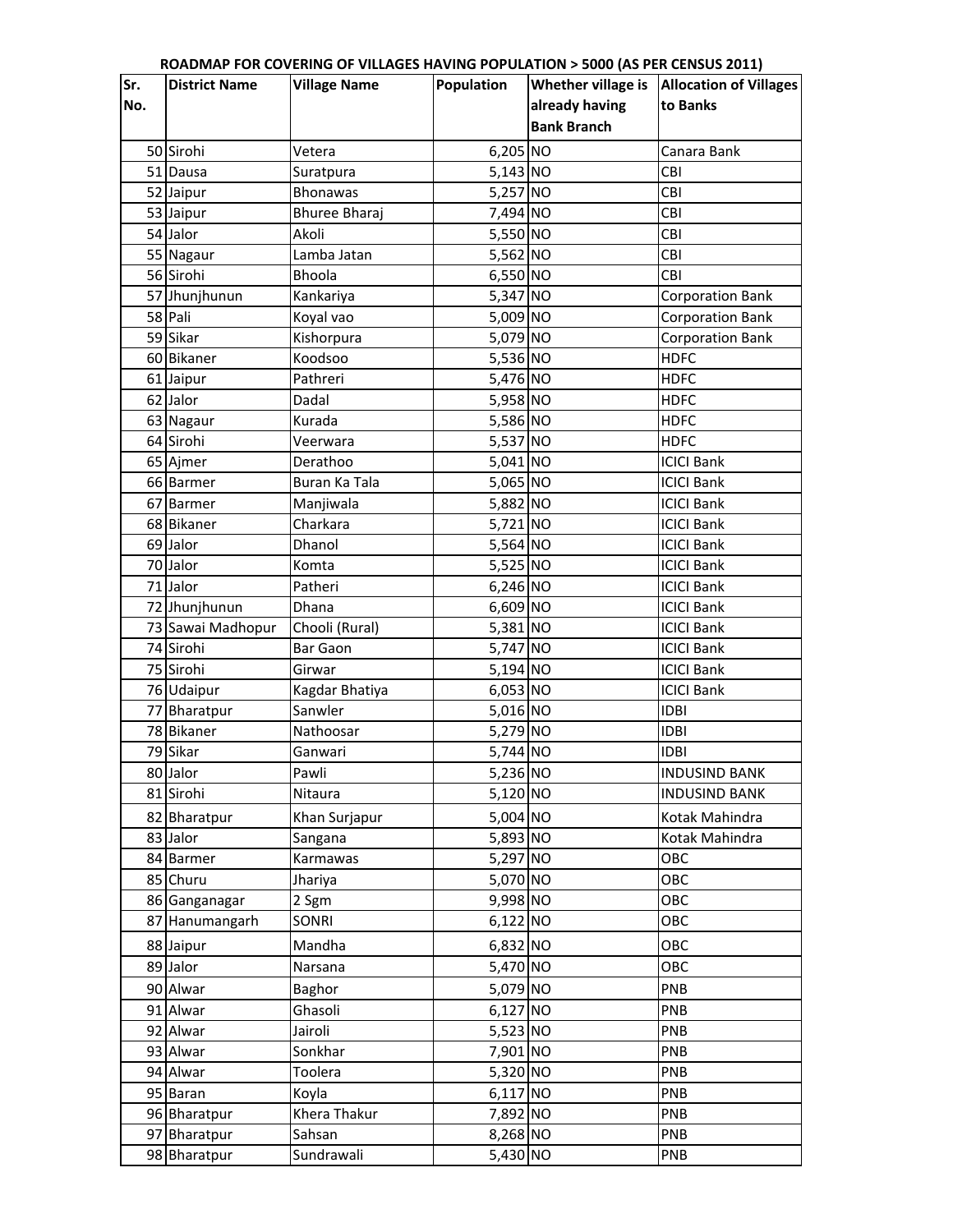| Sr.<br>Whether village is<br><b>Allocation of Villages</b><br><b>District Name</b><br><b>Village Name</b><br>Population<br>already having<br>No.<br>to Banks<br><b>Bank Branch</b><br>5,415 NO<br>99 Jalor<br>PNB<br><b>Bhinmal (Rural)</b><br>100 Jalor<br>5,560 NO<br>PNB<br>Dantwara<br>5,302 NO<br>PNB<br>101 Jodhpur<br>Riyan<br>5,210 NO<br>102 Udaipur<br>Naya Was<br>PNB<br>6,038 NO<br>103 Dausa<br>Punjab & Sind Bank<br>Udaipura<br>104 Hanumangarh<br>17 BGP (BOLANWALI)<br>5,381 NO<br>Punjab & Sind Bank<br>105 Bikaner<br>5,205 NO<br>Dheerdesar Chotiyan<br><b>RMGB</b><br>106 Bikaner<br>6,264 NO<br><b>RMGB</b><br>Mainsar<br>5,589 NO<br>107 Bikaner<br><b>RMGB</b><br>Thukariyasar<br>8,028 NO<br>108 Jaipur<br>Bhankhari<br><b>RMGB</b><br>109 Jaipur<br>5,594 NO<br>Hathnoda<br><b>RMGB</b><br>110 Jalor<br>5,953 NO<br>Bakra<br><b>RMGB</b><br>111 Jalor<br>6,396 NO<br>Chaura<br><b>RMGB</b><br>112 Jalor<br>5,125 NO<br>Raithal<br><b>RMGB</b><br>113 Jalor<br>6,050 NO<br><b>RMGB</b><br>Sewari<br>114 Jodhpur<br>5,247 NO<br>Nadsar<br><b>RMGB</b><br>115 Nagaur<br>Baldoo<br>5,243 NO<br><b>RMGB</b><br>5,315 NO<br>116 Nagaur<br><b>RMGB</b><br><b>Baliya</b><br>5,000 NO<br>Kurchhi<br>117 Nagaur<br><b>RMGB</b><br>5,237 NO<br>Phardod<br>118 Nagaur<br><b>RMGB</b><br>6,827 NO<br>119 Nagaur<br>Poondloo<br><b>RMGB</b><br>5,867 NO<br>120 Rajsamand<br><b>RMGB</b><br>Peeparda<br>121 Udaipur<br>5,767 NO<br>Padoona<br><b>RMGB</b><br>5,120 NO<br>122 Barmer<br>Bakhasar<br>SBBJ<br>5,513 NO<br>SBBJ<br>123 Barmer<br>Gora<br>5,668 NO<br><b>SBBJ</b><br>124 Barmer<br>Kanana<br>125 Barmer<br>5,797 NO<br><b>SBBJ</b><br>Maylawas<br>5,211 NO<br><b>SBBJ</b><br>126 Bikaner<br>Charanwala<br>5,004 NO<br>127 Bikaner<br><b>SBBJ</b><br>Dawa<br>6,355 NO<br>128 Bikaner<br>Jodhasar<br><b>SBBJ</b><br>7,860 NO<br>SBBJ<br>129 Dhaulpur<br>Timasiya<br>5,611 NO<br>SBBJ<br>130 Jaipur<br>Khelna<br>5,886 NO<br>131 Jhunjhunun<br>SBBJ<br>Bagoriya Ki Dhani<br>6,516 NO<br>SBBJ<br>132 Jhunjhunun<br>Nawalri<br>133 Jhunjhunun<br>6,221 NO<br><b>SBBJ</b><br>Todpura<br>6,309 NO<br>134 Jodhpur<br><b>SBBJ</b><br>Parasala |
|------------------------------------------------------------------------------------------------------------------------------------------------------------------------------------------------------------------------------------------------------------------------------------------------------------------------------------------------------------------------------------------------------------------------------------------------------------------------------------------------------------------------------------------------------------------------------------------------------------------------------------------------------------------------------------------------------------------------------------------------------------------------------------------------------------------------------------------------------------------------------------------------------------------------------------------------------------------------------------------------------------------------------------------------------------------------------------------------------------------------------------------------------------------------------------------------------------------------------------------------------------------------------------------------------------------------------------------------------------------------------------------------------------------------------------------------------------------------------------------------------------------------------------------------------------------------------------------------------------------------------------------------------------------------------------------------------------------------------------------------------------------------------------------------------------------------------------------------------------------------------------------------------------------------------------------------------------------------------------------------------------------------------------------------------------------------------------------------------------------------------------------------------------|
|                                                                                                                                                                                                                                                                                                                                                                                                                                                                                                                                                                                                                                                                                                                                                                                                                                                                                                                                                                                                                                                                                                                                                                                                                                                                                                                                                                                                                                                                                                                                                                                                                                                                                                                                                                                                                                                                                                                                                                                                                                                                                                                                                            |
|                                                                                                                                                                                                                                                                                                                                                                                                                                                                                                                                                                                                                                                                                                                                                                                                                                                                                                                                                                                                                                                                                                                                                                                                                                                                                                                                                                                                                                                                                                                                                                                                                                                                                                                                                                                                                                                                                                                                                                                                                                                                                                                                                            |
|                                                                                                                                                                                                                                                                                                                                                                                                                                                                                                                                                                                                                                                                                                                                                                                                                                                                                                                                                                                                                                                                                                                                                                                                                                                                                                                                                                                                                                                                                                                                                                                                                                                                                                                                                                                                                                                                                                                                                                                                                                                                                                                                                            |
|                                                                                                                                                                                                                                                                                                                                                                                                                                                                                                                                                                                                                                                                                                                                                                                                                                                                                                                                                                                                                                                                                                                                                                                                                                                                                                                                                                                                                                                                                                                                                                                                                                                                                                                                                                                                                                                                                                                                                                                                                                                                                                                                                            |
|                                                                                                                                                                                                                                                                                                                                                                                                                                                                                                                                                                                                                                                                                                                                                                                                                                                                                                                                                                                                                                                                                                                                                                                                                                                                                                                                                                                                                                                                                                                                                                                                                                                                                                                                                                                                                                                                                                                                                                                                                                                                                                                                                            |
|                                                                                                                                                                                                                                                                                                                                                                                                                                                                                                                                                                                                                                                                                                                                                                                                                                                                                                                                                                                                                                                                                                                                                                                                                                                                                                                                                                                                                                                                                                                                                                                                                                                                                                                                                                                                                                                                                                                                                                                                                                                                                                                                                            |
|                                                                                                                                                                                                                                                                                                                                                                                                                                                                                                                                                                                                                                                                                                                                                                                                                                                                                                                                                                                                                                                                                                                                                                                                                                                                                                                                                                                                                                                                                                                                                                                                                                                                                                                                                                                                                                                                                                                                                                                                                                                                                                                                                            |
|                                                                                                                                                                                                                                                                                                                                                                                                                                                                                                                                                                                                                                                                                                                                                                                                                                                                                                                                                                                                                                                                                                                                                                                                                                                                                                                                                                                                                                                                                                                                                                                                                                                                                                                                                                                                                                                                                                                                                                                                                                                                                                                                                            |
|                                                                                                                                                                                                                                                                                                                                                                                                                                                                                                                                                                                                                                                                                                                                                                                                                                                                                                                                                                                                                                                                                                                                                                                                                                                                                                                                                                                                                                                                                                                                                                                                                                                                                                                                                                                                                                                                                                                                                                                                                                                                                                                                                            |
|                                                                                                                                                                                                                                                                                                                                                                                                                                                                                                                                                                                                                                                                                                                                                                                                                                                                                                                                                                                                                                                                                                                                                                                                                                                                                                                                                                                                                                                                                                                                                                                                                                                                                                                                                                                                                                                                                                                                                                                                                                                                                                                                                            |
|                                                                                                                                                                                                                                                                                                                                                                                                                                                                                                                                                                                                                                                                                                                                                                                                                                                                                                                                                                                                                                                                                                                                                                                                                                                                                                                                                                                                                                                                                                                                                                                                                                                                                                                                                                                                                                                                                                                                                                                                                                                                                                                                                            |
|                                                                                                                                                                                                                                                                                                                                                                                                                                                                                                                                                                                                                                                                                                                                                                                                                                                                                                                                                                                                                                                                                                                                                                                                                                                                                                                                                                                                                                                                                                                                                                                                                                                                                                                                                                                                                                                                                                                                                                                                                                                                                                                                                            |
|                                                                                                                                                                                                                                                                                                                                                                                                                                                                                                                                                                                                                                                                                                                                                                                                                                                                                                                                                                                                                                                                                                                                                                                                                                                                                                                                                                                                                                                                                                                                                                                                                                                                                                                                                                                                                                                                                                                                                                                                                                                                                                                                                            |
|                                                                                                                                                                                                                                                                                                                                                                                                                                                                                                                                                                                                                                                                                                                                                                                                                                                                                                                                                                                                                                                                                                                                                                                                                                                                                                                                                                                                                                                                                                                                                                                                                                                                                                                                                                                                                                                                                                                                                                                                                                                                                                                                                            |
|                                                                                                                                                                                                                                                                                                                                                                                                                                                                                                                                                                                                                                                                                                                                                                                                                                                                                                                                                                                                                                                                                                                                                                                                                                                                                                                                                                                                                                                                                                                                                                                                                                                                                                                                                                                                                                                                                                                                                                                                                                                                                                                                                            |
|                                                                                                                                                                                                                                                                                                                                                                                                                                                                                                                                                                                                                                                                                                                                                                                                                                                                                                                                                                                                                                                                                                                                                                                                                                                                                                                                                                                                                                                                                                                                                                                                                                                                                                                                                                                                                                                                                                                                                                                                                                                                                                                                                            |
|                                                                                                                                                                                                                                                                                                                                                                                                                                                                                                                                                                                                                                                                                                                                                                                                                                                                                                                                                                                                                                                                                                                                                                                                                                                                                                                                                                                                                                                                                                                                                                                                                                                                                                                                                                                                                                                                                                                                                                                                                                                                                                                                                            |
|                                                                                                                                                                                                                                                                                                                                                                                                                                                                                                                                                                                                                                                                                                                                                                                                                                                                                                                                                                                                                                                                                                                                                                                                                                                                                                                                                                                                                                                                                                                                                                                                                                                                                                                                                                                                                                                                                                                                                                                                                                                                                                                                                            |
|                                                                                                                                                                                                                                                                                                                                                                                                                                                                                                                                                                                                                                                                                                                                                                                                                                                                                                                                                                                                                                                                                                                                                                                                                                                                                                                                                                                                                                                                                                                                                                                                                                                                                                                                                                                                                                                                                                                                                                                                                                                                                                                                                            |
|                                                                                                                                                                                                                                                                                                                                                                                                                                                                                                                                                                                                                                                                                                                                                                                                                                                                                                                                                                                                                                                                                                                                                                                                                                                                                                                                                                                                                                                                                                                                                                                                                                                                                                                                                                                                                                                                                                                                                                                                                                                                                                                                                            |
|                                                                                                                                                                                                                                                                                                                                                                                                                                                                                                                                                                                                                                                                                                                                                                                                                                                                                                                                                                                                                                                                                                                                                                                                                                                                                                                                                                                                                                                                                                                                                                                                                                                                                                                                                                                                                                                                                                                                                                                                                                                                                                                                                            |
|                                                                                                                                                                                                                                                                                                                                                                                                                                                                                                                                                                                                                                                                                                                                                                                                                                                                                                                                                                                                                                                                                                                                                                                                                                                                                                                                                                                                                                                                                                                                                                                                                                                                                                                                                                                                                                                                                                                                                                                                                                                                                                                                                            |
|                                                                                                                                                                                                                                                                                                                                                                                                                                                                                                                                                                                                                                                                                                                                                                                                                                                                                                                                                                                                                                                                                                                                                                                                                                                                                                                                                                                                                                                                                                                                                                                                                                                                                                                                                                                                                                                                                                                                                                                                                                                                                                                                                            |
|                                                                                                                                                                                                                                                                                                                                                                                                                                                                                                                                                                                                                                                                                                                                                                                                                                                                                                                                                                                                                                                                                                                                                                                                                                                                                                                                                                                                                                                                                                                                                                                                                                                                                                                                                                                                                                                                                                                                                                                                                                                                                                                                                            |
|                                                                                                                                                                                                                                                                                                                                                                                                                                                                                                                                                                                                                                                                                                                                                                                                                                                                                                                                                                                                                                                                                                                                                                                                                                                                                                                                                                                                                                                                                                                                                                                                                                                                                                                                                                                                                                                                                                                                                                                                                                                                                                                                                            |
|                                                                                                                                                                                                                                                                                                                                                                                                                                                                                                                                                                                                                                                                                                                                                                                                                                                                                                                                                                                                                                                                                                                                                                                                                                                                                                                                                                                                                                                                                                                                                                                                                                                                                                                                                                                                                                                                                                                                                                                                                                                                                                                                                            |
|                                                                                                                                                                                                                                                                                                                                                                                                                                                                                                                                                                                                                                                                                                                                                                                                                                                                                                                                                                                                                                                                                                                                                                                                                                                                                                                                                                                                                                                                                                                                                                                                                                                                                                                                                                                                                                                                                                                                                                                                                                                                                                                                                            |
|                                                                                                                                                                                                                                                                                                                                                                                                                                                                                                                                                                                                                                                                                                                                                                                                                                                                                                                                                                                                                                                                                                                                                                                                                                                                                                                                                                                                                                                                                                                                                                                                                                                                                                                                                                                                                                                                                                                                                                                                                                                                                                                                                            |
|                                                                                                                                                                                                                                                                                                                                                                                                                                                                                                                                                                                                                                                                                                                                                                                                                                                                                                                                                                                                                                                                                                                                                                                                                                                                                                                                                                                                                                                                                                                                                                                                                                                                                                                                                                                                                                                                                                                                                                                                                                                                                                                                                            |
|                                                                                                                                                                                                                                                                                                                                                                                                                                                                                                                                                                                                                                                                                                                                                                                                                                                                                                                                                                                                                                                                                                                                                                                                                                                                                                                                                                                                                                                                                                                                                                                                                                                                                                                                                                                                                                                                                                                                                                                                                                                                                                                                                            |
|                                                                                                                                                                                                                                                                                                                                                                                                                                                                                                                                                                                                                                                                                                                                                                                                                                                                                                                                                                                                                                                                                                                                                                                                                                                                                                                                                                                                                                                                                                                                                                                                                                                                                                                                                                                                                                                                                                                                                                                                                                                                                                                                                            |
|                                                                                                                                                                                                                                                                                                                                                                                                                                                                                                                                                                                                                                                                                                                                                                                                                                                                                                                                                                                                                                                                                                                                                                                                                                                                                                                                                                                                                                                                                                                                                                                                                                                                                                                                                                                                                                                                                                                                                                                                                                                                                                                                                            |
|                                                                                                                                                                                                                                                                                                                                                                                                                                                                                                                                                                                                                                                                                                                                                                                                                                                                                                                                                                                                                                                                                                                                                                                                                                                                                                                                                                                                                                                                                                                                                                                                                                                                                                                                                                                                                                                                                                                                                                                                                                                                                                                                                            |
|                                                                                                                                                                                                                                                                                                                                                                                                                                                                                                                                                                                                                                                                                                                                                                                                                                                                                                                                                                                                                                                                                                                                                                                                                                                                                                                                                                                                                                                                                                                                                                                                                                                                                                                                                                                                                                                                                                                                                                                                                                                                                                                                                            |
|                                                                                                                                                                                                                                                                                                                                                                                                                                                                                                                                                                                                                                                                                                                                                                                                                                                                                                                                                                                                                                                                                                                                                                                                                                                                                                                                                                                                                                                                                                                                                                                                                                                                                                                                                                                                                                                                                                                                                                                                                                                                                                                                                            |
|                                                                                                                                                                                                                                                                                                                                                                                                                                                                                                                                                                                                                                                                                                                                                                                                                                                                                                                                                                                                                                                                                                                                                                                                                                                                                                                                                                                                                                                                                                                                                                                                                                                                                                                                                                                                                                                                                                                                                                                                                                                                                                                                                            |
|                                                                                                                                                                                                                                                                                                                                                                                                                                                                                                                                                                                                                                                                                                                                                                                                                                                                                                                                                                                                                                                                                                                                                                                                                                                                                                                                                                                                                                                                                                                                                                                                                                                                                                                                                                                                                                                                                                                                                                                                                                                                                                                                                            |
|                                                                                                                                                                                                                                                                                                                                                                                                                                                                                                                                                                                                                                                                                                                                                                                                                                                                                                                                                                                                                                                                                                                                                                                                                                                                                                                                                                                                                                                                                                                                                                                                                                                                                                                                                                                                                                                                                                                                                                                                                                                                                                                                                            |
|                                                                                                                                                                                                                                                                                                                                                                                                                                                                                                                                                                                                                                                                                                                                                                                                                                                                                                                                                                                                                                                                                                                                                                                                                                                                                                                                                                                                                                                                                                                                                                                                                                                                                                                                                                                                                                                                                                                                                                                                                                                                                                                                                            |
| 5,819 NO<br>135 Jodhpur<br>Raimalwara<br>SBBJ                                                                                                                                                                                                                                                                                                                                                                                                                                                                                                                                                                                                                                                                                                                                                                                                                                                                                                                                                                                                                                                                                                                                                                                                                                                                                                                                                                                                                                                                                                                                                                                                                                                                                                                                                                                                                                                                                                                                                                                                                                                                                                              |
| 7,832 NO<br>136 Karauli<br>SBBJ<br>Katkar                                                                                                                                                                                                                                                                                                                                                                                                                                                                                                                                                                                                                                                                                                                                                                                                                                                                                                                                                                                                                                                                                                                                                                                                                                                                                                                                                                                                                                                                                                                                                                                                                                                                                                                                                                                                                                                                                                                                                                                                                                                                                                                  |
| 6,324 NO<br>137 Sirohi<br>SBBJ<br>Ajari                                                                                                                                                                                                                                                                                                                                                                                                                                                                                                                                                                                                                                                                                                                                                                                                                                                                                                                                                                                                                                                                                                                                                                                                                                                                                                                                                                                                                                                                                                                                                                                                                                                                                                                                                                                                                                                                                                                                                                                                                                                                                                                    |
| Mandwara Khalsa<br>5,287 NO<br>138 Sirohi<br>SBBJ                                                                                                                                                                                                                                                                                                                                                                                                                                                                                                                                                                                                                                                                                                                                                                                                                                                                                                                                                                                                                                                                                                                                                                                                                                                                                                                                                                                                                                                                                                                                                                                                                                                                                                                                                                                                                                                                                                                                                                                                                                                                                                          |
| 8,685 NO<br>139 Sirohi<br>SBBJ<br>Waloriya                                                                                                                                                                                                                                                                                                                                                                                                                                                                                                                                                                                                                                                                                                                                                                                                                                                                                                                                                                                                                                                                                                                                                                                                                                                                                                                                                                                                                                                                                                                                                                                                                                                                                                                                                                                                                                                                                                                                                                                                                                                                                                                 |
| 140 Dausa<br>6,526 NO<br>SBBJ<br>Ramgarh                                                                                                                                                                                                                                                                                                                                                                                                                                                                                                                                                                                                                                                                                                                                                                                                                                                                                                                                                                                                                                                                                                                                                                                                                                                                                                                                                                                                                                                                                                                                                                                                                                                                                                                                                                                                                                                                                                                                                                                                                                                                                                                   |
| 5,207 NO<br>SBBJ<br>22 JRK<br>141 Hanumangarh                                                                                                                                                                                                                                                                                                                                                                                                                                                                                                                                                                                                                                                                                                                                                                                                                                                                                                                                                                                                                                                                                                                                                                                                                                                                                                                                                                                                                                                                                                                                                                                                                                                                                                                                                                                                                                                                                                                                                                                                                                                                                                              |
| 142 Jalor<br>Balwara<br>5,206 NO<br>SBBJ                                                                                                                                                                                                                                                                                                                                                                                                                                                                                                                                                                                                                                                                                                                                                                                                                                                                                                                                                                                                                                                                                                                                                                                                                                                                                                                                                                                                                                                                                                                                                                                                                                                                                                                                                                                                                                                                                                                                                                                                                                                                                                                   |
| 143 Jalor<br>5,321 NO<br><b>SBBJ</b><br><b>Bhainswara</b>                                                                                                                                                                                                                                                                                                                                                                                                                                                                                                                                                                                                                                                                                                                                                                                                                                                                                                                                                                                                                                                                                                                                                                                                                                                                                                                                                                                                                                                                                                                                                                                                                                                                                                                                                                                                                                                                                                                                                                                                                                                                                                  |
| $6,128$ NO<br>144 Jalor<br>SBBJ<br>Elana                                                                                                                                                                                                                                                                                                                                                                                                                                                                                                                                                                                                                                                                                                                                                                                                                                                                                                                                                                                                                                                                                                                                                                                                                                                                                                                                                                                                                                                                                                                                                                                                                                                                                                                                                                                                                                                                                                                                                                                                                                                                                                                   |
| 7,023 NO<br>145 Jalor<br>SBBJ<br>Mandwala                                                                                                                                                                                                                                                                                                                                                                                                                                                                                                                                                                                                                                                                                                                                                                                                                                                                                                                                                                                                                                                                                                                                                                                                                                                                                                                                                                                                                                                                                                                                                                                                                                                                                                                                                                                                                                                                                                                                                                                                                                                                                                                  |
| 5,327 NO<br>146 Udaipur<br>Bokhara<br>SBBJ                                                                                                                                                                                                                                                                                                                                                                                                                                                                                                                                                                                                                                                                                                                                                                                                                                                                                                                                                                                                                                                                                                                                                                                                                                                                                                                                                                                                                                                                                                                                                                                                                                                                                                                                                                                                                                                                                                                                                                                                                                                                                                                 |
| 5,190 NO<br>147 Ajmer<br>Bidkachiyawas<br>SBI                                                                                                                                                                                                                                                                                                                                                                                                                                                                                                                                                                                                                                                                                                                                                                                                                                                                                                                                                                                                                                                                                                                                                                                                                                                                                                                                                                                                                                                                                                                                                                                                                                                                                                                                                                                                                                                                                                                                                                                                                                                                                                              |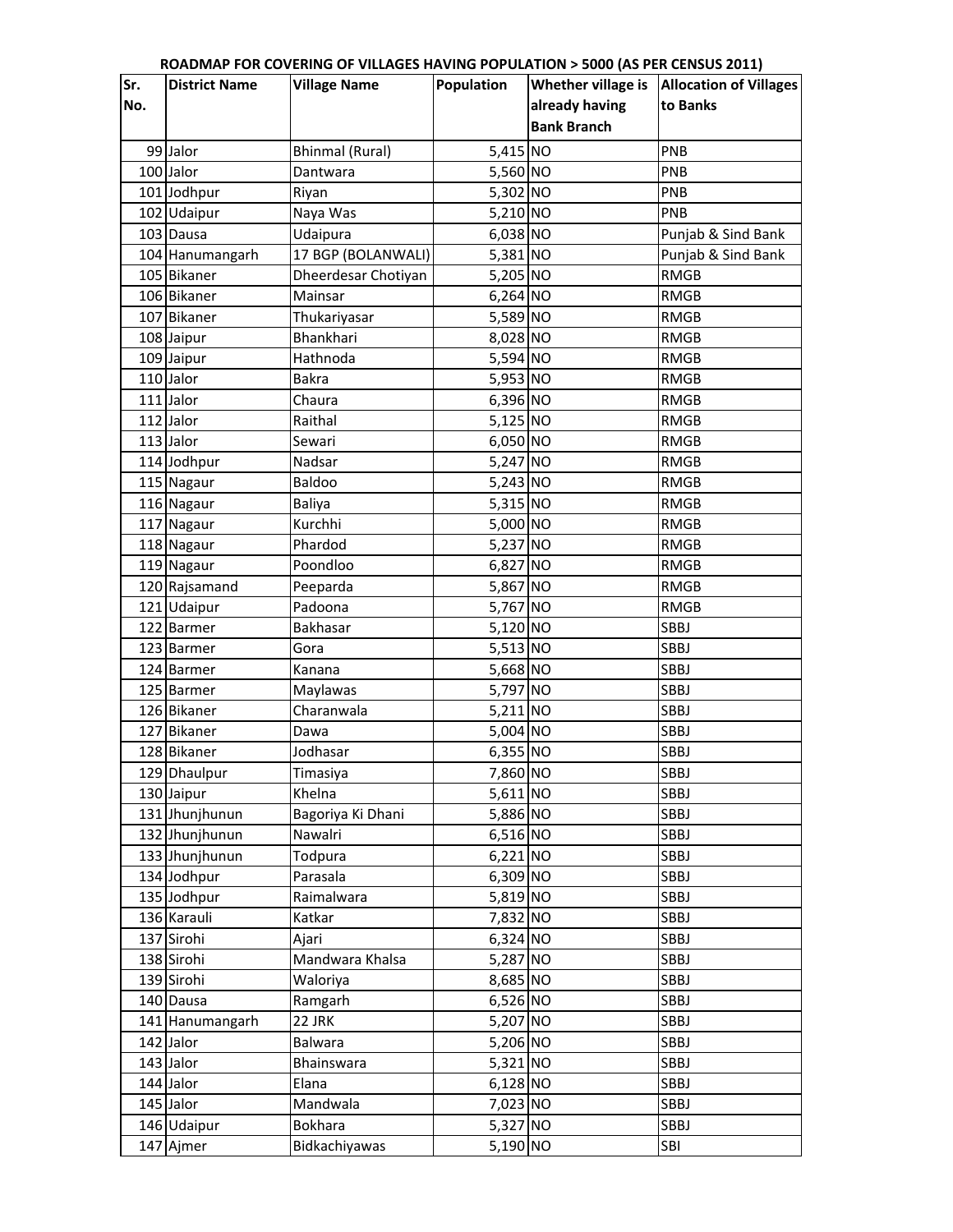| Sr. | <b>District Name</b> | <b>Village Name</b>  | Population | Whether village is | <b>Allocation of Villages</b> |
|-----|----------------------|----------------------|------------|--------------------|-------------------------------|
| No. |                      |                      |            | already having     | to Banks                      |
|     |                      |                      |            | <b>Bank Branch</b> |                               |
|     | 148 Alwar            | Duhar Chaugan        | 5,443 NO   |                    | SBI                           |
|     | 149 Alwar            | Mundawara            | 7,002 NO   |                    | SBI                           |
|     | 150 Barmer           | Shobhala Darsan      | 5,093 NO   |                    | SBI                           |
|     | 151 Bharatpur        | Bahaj                | 7,712 NO   |                    | <b>SBI</b>                    |
|     | 152 Churu            | Parewara             | 6,501 NO   |                    | SBI                           |
|     | 153 Dausa            | Arniya               | 5,718 NO   |                    | SBI                           |
|     | 154 Jaipur           | Karoli               | 6,045 NO   |                    | <b>SBI</b>                    |
|     | 155 Jaipur           | Vishan Garh          | 5,476 NO   |                    | SBI                           |
|     | 156 Sikar            | Arniya               | 6,625 NO   |                    | <b>SBI</b>                    |
|     | 157 Ajmer            | Noondri Medratan     | 5,525 NO   |                    | Syndicate Bank                |
|     | 158 Jaipur           | Booj                 | 5,126 NO   |                    | Syndicate Bank                |
|     | 159 Sawai Madhopur   | Syaroli              | 5,369 NO   |                    | Syndicate Bank                |
|     | 160 Dausa            | Panditpura           | 5,022 NO   |                    | <b>UCO Bank</b>               |
|     | 161 Jodhpur          | Feench               | 5,739 NO   |                    | <b>UCO Bank</b>               |
|     | 162 Jodhpur          | Nandwan              | 5,648 NO   |                    | <b>UCO Bank</b>               |
|     | 163 Jodhpur          | Ratkuriya            | 5,025 NO   |                    | <b>UCO Bank</b>               |
|     | 164 Jodhpur          | Satheen              | 6,924 NO   |                    | <b>UCO Bank</b>               |
|     | 165 Nagaur           | <b>Bhakri Maulas</b> | 5,491 NO   |                    | <b>UCO Bank</b>               |
|     | 166 Nagaur           | Bhanwata             | 5,220 NO   |                    | <b>UCO Bank</b>               |
|     | 167 Dausa            | Torda                | 5,524 NO   |                    | Union Bank of India           |
|     | 168 Jaipur           | Saroond              | 5,346 NO   |                    | Union Bank of India           |
|     | 169 Jodhpur          | Gajsinghpura         | 5,228 NO   |                    | Union Bank of India           |
|     | 170 Baran            | <b>Badora</b>        | 5,108 NO   |                    | Vijaya Bank                   |
|     | 171 Jaipur           | Shri Ram Ki Nangal   | 5,064 NO   |                    | Vijaya Bank                   |
|     |                      |                      |            |                    |                               |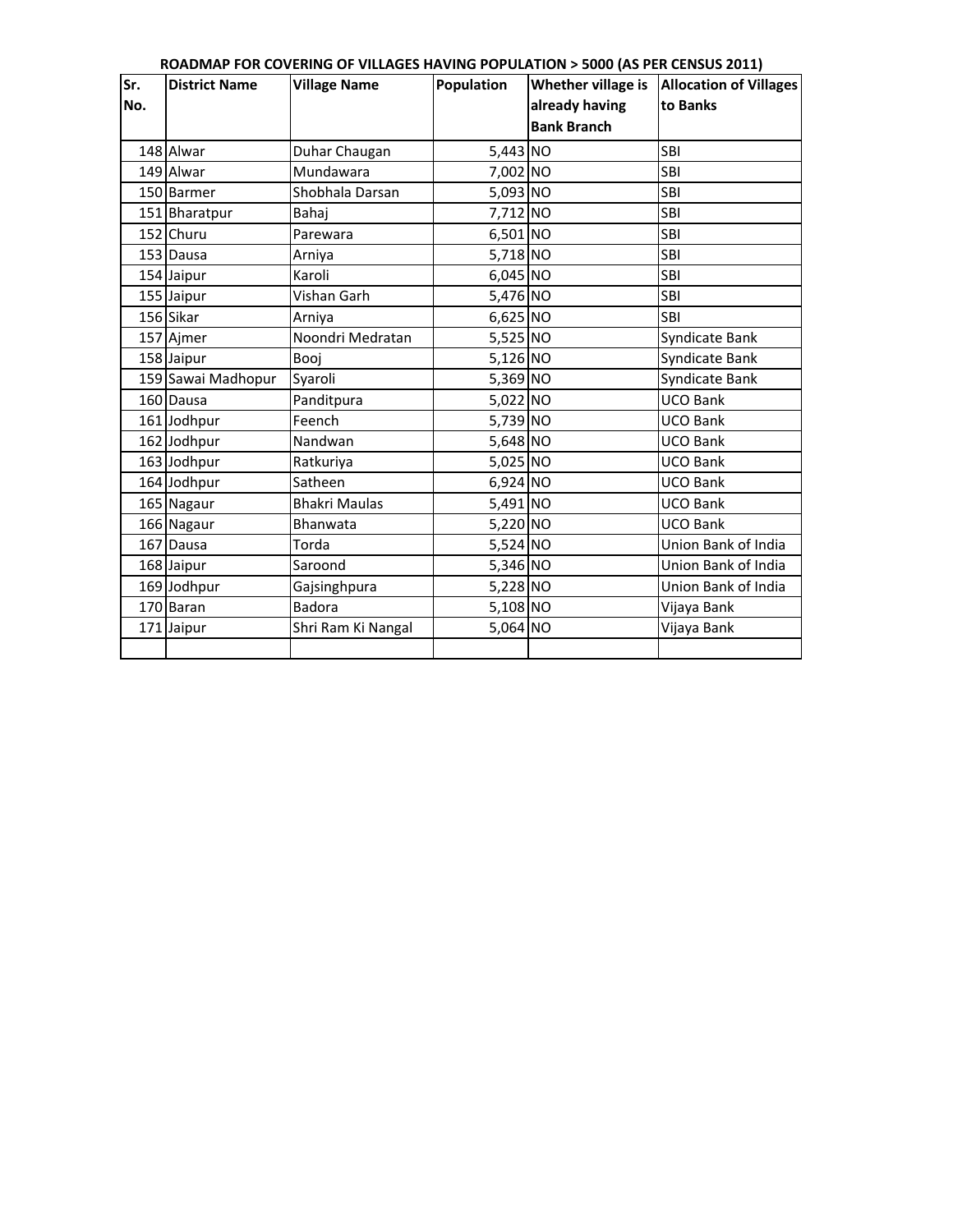**Roadmap for opening brick and mortar branches in villages having population more than 5000 without a bank branch of a scheduled commercial bank**

#### **One time statement ot be submitted by January 31, 2016**

**Name of SLBC Convener Bank: Bank of Baroda**

### **Annex A Part I**

**Name of State / UT: Rajasthan Name of RBI Regional Office: Jaipur**

| <b>SR</b> | <b>Name of the District</b> | <b>Number of Villages with</b><br>population > 5000 already having<br>a bank branch of Scheduled<br><b>Commerical Bank</b> | <b>Number of Villages with</b><br>population > 5000 without<br>a bank branch of<br><b>Scheduled Commerical</b><br><b>Bank / RRB</b> |  |
|-----------|-----------------------------|----------------------------------------------------------------------------------------------------------------------------|-------------------------------------------------------------------------------------------------------------------------------------|--|
|           | 1 Ajmer                     | 30                                                                                                                         | 6                                                                                                                                   |  |
|           | 2 Alwar                     | 56                                                                                                                         | 15                                                                                                                                  |  |
|           | 3 Banswara                  | 16                                                                                                                         | $\overline{2}$                                                                                                                      |  |
|           | 4 Baran                     | 15                                                                                                                         | $\overline{2}$                                                                                                                      |  |
|           | 5 Barmer                    | 26                                                                                                                         | 9                                                                                                                                   |  |
|           | 6 Bharatpur                 | 33                                                                                                                         | 6                                                                                                                                   |  |
|           | 7Bhilwara                   | 27                                                                                                                         | $\mathbf 0$                                                                                                                         |  |
|           | 8 Bikaner                   | 64                                                                                                                         | 13                                                                                                                                  |  |
|           | 9Bundi                      | 7                                                                                                                          | 0                                                                                                                                   |  |
|           | 10 Chittaurgarh             | 16                                                                                                                         | 0                                                                                                                                   |  |
|           | 11 Churu                    | 29                                                                                                                         | 5                                                                                                                                   |  |
|           | 12 Dausa                    | 26                                                                                                                         | 6                                                                                                                                   |  |
|           | 13 Dhaulpur                 | 8                                                                                                                          | $\mathbf{1}$                                                                                                                        |  |
|           | 14 Dungarpur                | 17                                                                                                                         | 3                                                                                                                                   |  |
|           | 15 Ganganagar               | 5                                                                                                                          | $\mathbf{1}$                                                                                                                        |  |
|           | 16 Hanumangarh              | 37                                                                                                                         | 3                                                                                                                                   |  |
|           | 17 Jaipur                   | 89                                                                                                                         | 16                                                                                                                                  |  |
|           | 18 Jaisalmer                | 4                                                                                                                          | $\mathbf 0$                                                                                                                         |  |
|           | 19 Jalor                    | 55                                                                                                                         | 20                                                                                                                                  |  |
|           | 20 Jhalawar                 | 9                                                                                                                          | $\mathbf 0$                                                                                                                         |  |
|           | 21 Jhunjhunun               | 45                                                                                                                         | 11                                                                                                                                  |  |
|           | 22 Jodhpur                  | 51                                                                                                                         | 11                                                                                                                                  |  |
|           | 23 Karauli                  | 20                                                                                                                         | 5                                                                                                                                   |  |
|           | 24 Kota                     | 11                                                                                                                         | $\mathbf 0$                                                                                                                         |  |
|           | 25 Nagaur                   | 66                                                                                                                         | 11                                                                                                                                  |  |
|           | 26 Pali                     | 47                                                                                                                         | 1                                                                                                                                   |  |
|           | 27 Pratapgarh               | 4                                                                                                                          | 0                                                                                                                                   |  |
|           | 28 Rajsamand                | 6                                                                                                                          | 1                                                                                                                                   |  |
|           | 29 Sawai Madhopur           | 28                                                                                                                         | 3                                                                                                                                   |  |
|           | 30 Sikar                    | 51                                                                                                                         | $\overline{7}$                                                                                                                      |  |
|           | 31 Sirohi                   | 22                                                                                                                         | $\boldsymbol{9}$                                                                                                                    |  |
|           | 32 Tonk                     | 19                                                                                                                         | $\pmb{0}$                                                                                                                           |  |
|           | 33 Udaipur                  | 13                                                                                                                         | $\overline{4}$                                                                                                                      |  |
|           | <b>Total</b>                | 952                                                                                                                        | 171                                                                                                                                 |  |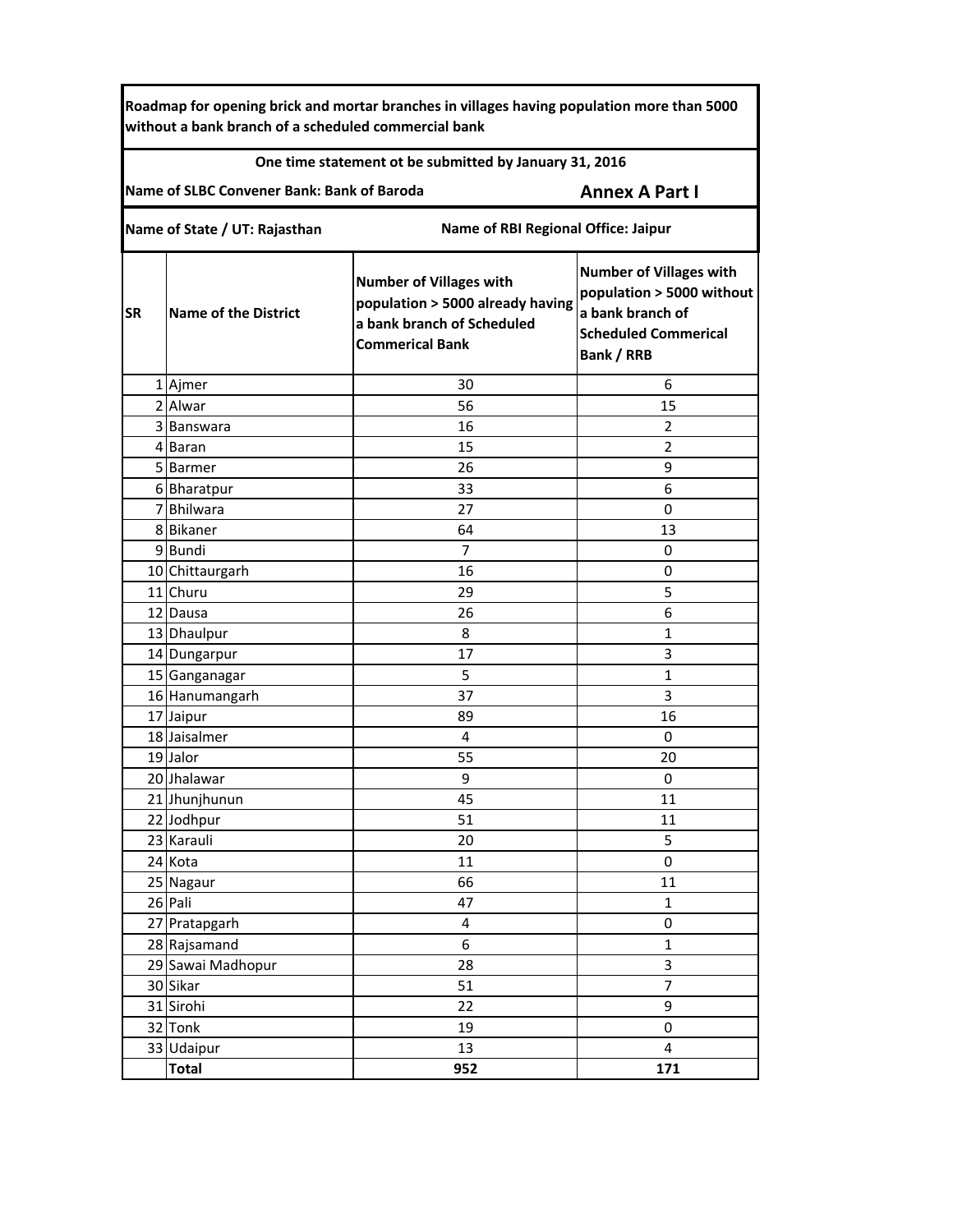**Roadmap for opening brick and mortar branches in villages with population more than 5000 without a bank branch of a scheduled commercial bank**

| One time Statement to be submitted to SLBC |                         |                             |                                |                                                            |                                    |                                |  |
|--------------------------------------------|-------------------------|-----------------------------|--------------------------------|------------------------------------------------------------|------------------------------------|--------------------------------|--|
| Name of SLBC Convener Bank: Bank of Baroda |                         |                             |                                | <b>Annex A Part II</b>                                     |                                    |                                |  |
| Name of the State: Rajasthan               |                         |                             |                                | Name of Regional Office: RBI, Jaipur                       |                                    |                                |  |
|                                            |                         |                             |                                | Roadmap - No. of brick and mortar branches<br>to be opened |                                    |                                |  |
| Sr.<br>No.                                 | <b>District</b>         | <b>Name of Bank</b>         | No. of villages<br>allotted    | Jan-2016 to<br><b>March-2016</b>                           | April 2016 to<br><b>March 2017</b> | <b>Total</b>                   |  |
|                                            |                         |                             |                                | <b>Branches</b>                                            | <b>Branches</b>                    | <b>Branches</b>                |  |
|                                            | 1 Alwar                 | Allahabad                   | 1                              | 0                                                          | $\mathbf{1}$                       | 1                              |  |
|                                            | 2 Bikaner               | Allahabad                   | $\overline{2}$                 | $\mathbf 0$                                                | $\overline{2}$                     | $\overline{2}$                 |  |
|                                            | 3 Alwar                 | Andhra Bank                 | 1                              | 0                                                          | $\mathbf{1}$                       | 1                              |  |
|                                            | 4 Jodhpur               | Andhra Bank                 | 1                              | 0                                                          | $\mathbf{1}$                       | $\mathbf{1}$                   |  |
|                                            | 5 Jalor                 | Axis Bank                   | 1                              | $\mathbf 0$                                                | 1                                  | 1                              |  |
|                                            | 6 Nagaur                | Axis Bank                   | 1                              | $\boldsymbol{0}$                                           | 1                                  | 1                              |  |
|                                            | 7 Jaipur                | Bank of India               | 1                              | $\mathbf 0$                                                | $\mathbf{1}$                       | $\mathbf{1}$                   |  |
|                                            | 8 Jalor                 | Bank of India               | 1                              | $\boldsymbol{0}$                                           | 1                                  | $\mathbf{1}$                   |  |
|                                            | 9 Jhunjhunun            | Bank of India               | 1                              | 0                                                          | $\mathbf{1}$                       | $\mathbf{1}$                   |  |
|                                            | 10 Jodhpur              | Bank of India               | 1                              | $\mathbf 0$                                                | $\mathbf{1}$                       | 1                              |  |
|                                            | 11 Ajmer                | <b>BOB</b>                  | $\overline{2}$                 | $\mathbf 0$                                                | $\overline{2}$                     | $\overline{2}$                 |  |
|                                            | 12 Alwar                | <b>BOB</b>                  | 1                              | 0                                                          | $\mathbf{1}$                       | 1                              |  |
|                                            | 13 Bikaner              | <b>BOB</b>                  | 1                              | $\mathbf 0$                                                | $\mathbf{1}$                       | $\mathbf{1}$                   |  |
|                                            | 14 Churu                | <b>BOB</b>                  | 1                              | $\mathbf 0$                                                | 1                                  | 1                              |  |
|                                            | 15 Dungarpur            | <b>BOB</b>                  | 1                              | $\boldsymbol{0}$                                           | $\mathbf{1}$                       | 1                              |  |
|                                            | 16 Jaipur               | <b>BOB</b>                  | 3                              | $\mathbf 0$                                                | 3                                  | 3                              |  |
|                                            | 17 Jhunjhunun           | <b>BOB</b>                  | 1                              | $\mathbf 0$                                                | $\mathbf{1}$                       | 1                              |  |
|                                            | 18 Karauli              | <b>BOB</b>                  | 3                              | $\boldsymbol{0}$                                           | 3                                  | 3                              |  |
|                                            | 19 Sikar                | <b>BOB</b>                  | 1                              | $\mathbf 0$                                                | 1                                  | $\mathbf{1}$                   |  |
|                                            | 20 Ajmer                | <b>BRKGB</b>                | 1                              | $\boldsymbol{0}$                                           | 1                                  | 1                              |  |
|                                            | 21 Alwar                | <b>BRKGB</b>                | 5                              | O                                                          | 5                                  | 5                              |  |
|                                            | 22 Banswara             | <b>BRKGB</b>                | $\mathbf{1}$                   | $\pmb{0}$                                                  | $\mathbf{1}$                       | $\mathbf{1}$                   |  |
|                                            | 23 Churu                | <b>BRKGB</b>                | $\overline{2}$                 | $\pmb{0}$                                                  | $\overline{2}$                     | $\overline{2}$                 |  |
|                                            | 24 Dungarpur            | <b>BRKGB</b>                | $\overline{2}$                 | $\pmb{0}$                                                  | $\overline{2}$                     | $\overline{2}$                 |  |
|                                            | 25 Jhunjhunun           | <b>BRKGB</b>                | 4                              | $\pmb{0}$                                                  | $\overline{4}$                     | 4                              |  |
|                                            | 26 Karauli              | <b>BRKGB</b>                | $\mathbf{1}$                   | $\pmb{0}$                                                  | $\mathbf{1}$                       | $\mathbf{1}$                   |  |
|                                            | 27 Sawai Madhopur       | <b>BRKGB</b>                | $\mathbf{1}$<br>$\overline{3}$ | $\pmb{0}$                                                  | $\mathbf{1}$<br>$\overline{3}$     | $\mathbf{1}$<br>$\overline{3}$ |  |
|                                            | 28 Sikar                | <b>BRKGB</b><br>Canara Bank | $\mathbf{1}$                   | $\pmb{0}$                                                  | $\mathbf{1}$                       | $\mathbf{1}$                   |  |
|                                            | 29 Banswara             | Canara Bank                 | $\mathbf 1$                    | $\pmb{0}$<br>$\pmb{0}$                                     | $\mathbf 1$                        | $\mathbf 1$                    |  |
|                                            | 30 Barmer<br>31 Bikaner | Canara Bank                 | $\mathbf{1}$                   | $\pmb{0}$                                                  | $\mathbf{1}$                       | $\mathbf{1}$                   |  |
|                                            | 32 Nagaur               | Canara Bank                 | $\mathbf{1}$                   | $\mathbf 0$                                                | $\mathbf{1}$                       | $\mathbf{1}$                   |  |
|                                            | 33 Sirohi               | Canara Bank                 | $\mathbf{1}$                   | $\pmb{0}$                                                  | $\mathbf{1}$                       | $\mathbf{1}$                   |  |
|                                            | 34 Dausa                | CBI                         | $\mathbf{1}$                   | $\pmb{0}$                                                  | $\mathbf{1}$                       | $\mathbf 1$                    |  |
|                                            | 35 Jaipur               | CBI                         | $\overline{2}$                 | $\pmb{0}$                                                  | $\overline{2}$                     | $\overline{2}$                 |  |
|                                            | 36 Jalor                | CBI                         | $\mathbf{1}$                   | $\mathbf 0$                                                | $\mathbf 1$                        | $\mathbf{1}$                   |  |
|                                            | 37 Nagaur               | CBI                         | $\mathbf{1}$                   | $\pmb{0}$                                                  | $\mathbf{1}$                       | $\mathbf{1}$                   |  |
|                                            | 38 Sirohi               | CBI                         | $\mathbf 1$                    | $\pmb{0}$                                                  | $\mathbf{1}$                       | $\mathbf 1$                    |  |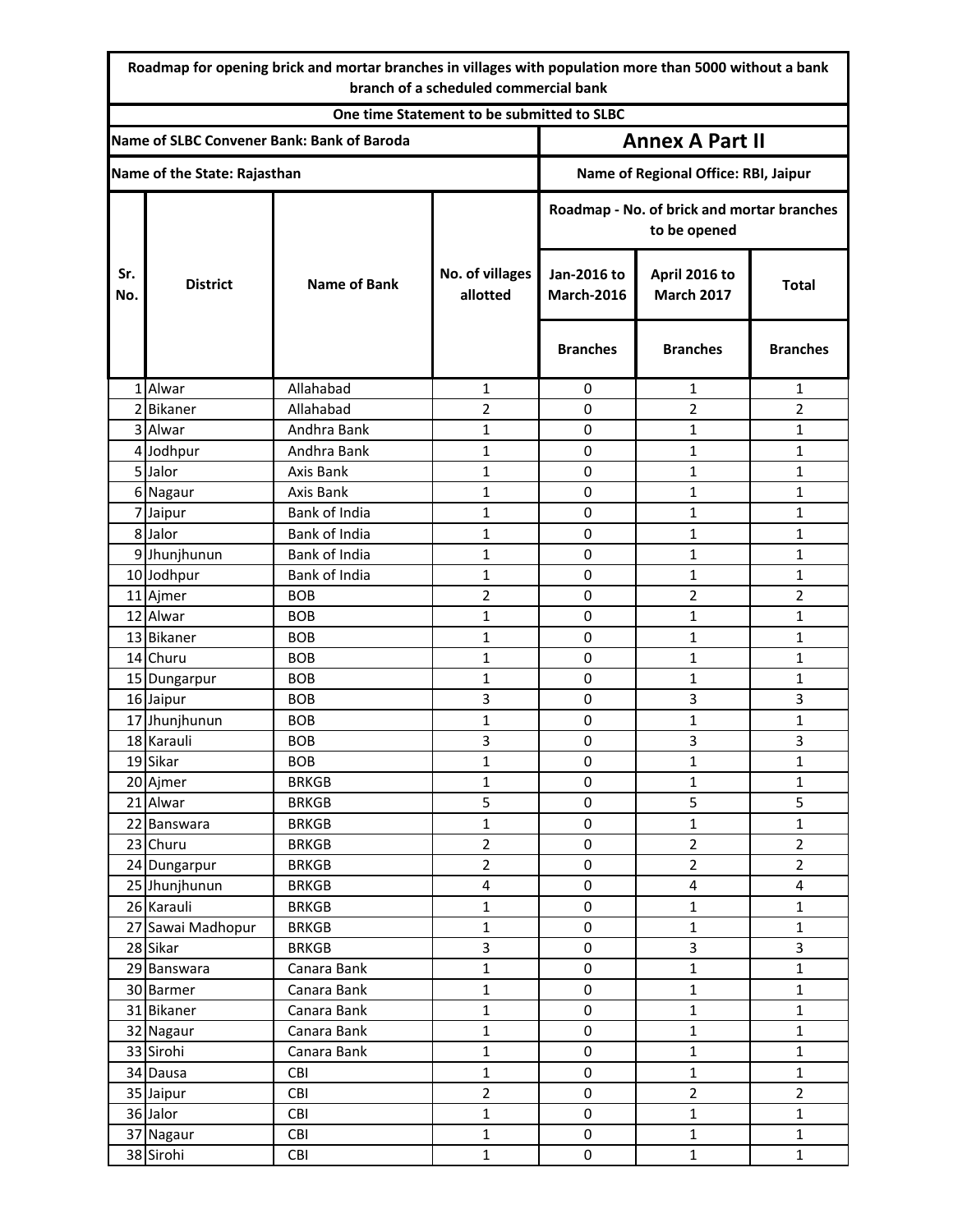**Roadmap for opening brick and mortar branches in villages with population more than 5000 without a bank branch of a scheduled commercial bank**

| One time Statement to be submitted to SLBC |                   |                         |                                                            |                                      |                                    |                         |  |
|--------------------------------------------|-------------------|-------------------------|------------------------------------------------------------|--------------------------------------|------------------------------------|-------------------------|--|
| Name of SLBC Convener Bank: Bank of Baroda |                   |                         |                                                            | <b>Annex A Part II</b>               |                                    |                         |  |
| Name of the State: Rajasthan               |                   |                         |                                                            | Name of Regional Office: RBI, Jaipur |                                    |                         |  |
|                                            |                   |                         | Roadmap - No. of brick and mortar branches<br>to be opened |                                      |                                    |                         |  |
| Sr.<br>No.                                 | <b>District</b>   | <b>Name of Bank</b>     | No. of villages<br>allotted                                | Jan-2016 to<br><b>March-2016</b>     | April 2016 to<br><b>March 2017</b> | <b>Total</b>            |  |
|                                            |                   |                         |                                                            | <b>Branches</b>                      | <b>Branches</b>                    | <b>Branches</b>         |  |
|                                            | 39 Jhunjhunun     | <b>Corporation Bank</b> | 1                                                          | 0                                    | 1                                  | 1                       |  |
|                                            | 40 Pali           | <b>Corporation Bank</b> | $\mathbf{1}$                                               | 0                                    | 1                                  | 1                       |  |
|                                            | 41 Sikar          | <b>Corporation Bank</b> | $\mathbf 1$                                                | 0                                    | 1                                  | $\mathbf{1}$            |  |
|                                            | 42 Bikaner        | <b>HDFC</b>             | 1                                                          | 0                                    | 1                                  | 1                       |  |
|                                            | 43 Jaipur         | <b>HDFC</b>             | 1                                                          | 0                                    | $\mathbf{1}$                       | $\mathbf{1}$            |  |
|                                            | 44 Jalor          | <b>HDFC</b>             | $\mathbf{1}$                                               | $\pmb{0}$                            | $\mathbf{1}$                       | 1                       |  |
|                                            | 45 Nagaur         | <b>HDFC</b>             | $\mathbf 1$                                                | 0                                    | 1                                  | $\mathbf{1}$            |  |
|                                            | 46 Sirohi         | <b>HDFC</b>             | $\mathbf{1}$                                               | 0                                    | $\mathbf{1}$                       | 1                       |  |
|                                            | 47 Ajmer          | <b>ICICI Bank</b>       | $\mathbf{1}$                                               | 0                                    | $\mathbf 1$                        | $\mathbf{1}$            |  |
|                                            | 48 Barmer         | <b>ICICI Bank</b>       | $\overline{2}$                                             | 0                                    | $\overline{2}$                     | $\overline{2}$          |  |
|                                            | 49 Bikaner        | <b>ICICI Bank</b>       | $\mathbf{1}$                                               | 0                                    | 1                                  | 1                       |  |
|                                            | 50 Jalor          | <b>ICICI Bank</b>       | 3                                                          | 0                                    | 3                                  | 3                       |  |
|                                            | 51 Jhunjhunun     | <b>ICICI Bank</b>       | 1                                                          | 1                                    | 0                                  | 1                       |  |
|                                            | 52 Sawai Madhopur | <b>ICICI Bank</b>       | 1                                                          | 0                                    | 1                                  | 1                       |  |
|                                            | 53 Sirohi         | <b>ICICI Bank</b>       | $\overline{2}$                                             | $\pmb{0}$                            | $\overline{2}$                     | $\overline{2}$          |  |
|                                            | 54 Udaipur        | <b>ICICI Bank</b>       | $\mathbf{1}$                                               | 0                                    | 1                                  | 1                       |  |
|                                            | 55 Bharatpur      | <b>IDBI</b>             | $\mathbf 1$                                                | $\boldsymbol{0}$                     | $\mathbf{1}$                       | 1                       |  |
|                                            | 56 Bikaner        | <b>IDBI</b>             | $\mathbf{1}$                                               | 0                                    | $\mathbf{1}$                       | $\mathbf{1}$            |  |
|                                            | 57 Sikar          | <b>IDBI</b>             | $\mathbf{1}$                                               | 0                                    | 1                                  | $\mathbf{1}$            |  |
|                                            | 58 Jalor          | <b>INDUSIND BANK</b>    | $\mathbf{1}$                                               | 0                                    | 1                                  | $\mathbf{1}$            |  |
|                                            | 59 Sirohi         | <b>INDUSIND BANK</b>    | 1                                                          | 0                                    | 1                                  | $\mathbf{1}$            |  |
|                                            | 60 Bharatpur      | Kotak Mahindra          | $\mathbf{1}$                                               | $\mathbf 0$                          | $\mathbf{1}$                       | $\mathbf{1}$            |  |
|                                            | 61 Jalor          | Kotak Mahindra          | $\mathbf{1}$                                               | 0                                    | $\mathbf{1}$                       | $\mathbf{1}$            |  |
|                                            | 62 Barmer         | OBC                     | $\mathbf{1}$                                               | $\pmb{0}$                            | $\mathbf 1$                        | $\mathbf{1}$            |  |
|                                            | 63 Churu          | OBC                     | $\mathbf 1$                                                | 0                                    | $\mathbf{1}$                       | $\mathbf{1}$            |  |
|                                            | 64 Ganganagar     | OBC                     | $\mathbf{1}$                                               | 0                                    | $\mathbf{1}$                       | $\mathbf{1}$            |  |
|                                            | 65 Hanumangarh    | OBC                     | $\mathbf{1}$                                               | 0                                    | $\mathbf{1}$                       | $\mathbf{1}$            |  |
|                                            | 66 Jaipur         | OBC                     | $\mathbf{1}$                                               | 0                                    | $\mathbf{1}$                       | $\mathbf{1}$            |  |
|                                            | 67 Jalor          | OBC                     | $\mathbf{1}$                                               | $\pmb{0}$                            | $\mathbf{1}$                       | $\mathbf{1}$            |  |
|                                            | 68 Alwar          | PNB                     | 5                                                          | $\pmb{0}$                            | 5                                  | 5                       |  |
|                                            | 69 Baran          | PNB                     | $\mathbf{1}$                                               | 0                                    | $\mathbf{1}$                       | $\mathbf{1}$            |  |
|                                            | 70 Bharatpur      | <b>PNB</b>              | 3                                                          | 0                                    | $\overline{\mathbf{3}}$            | $\overline{3}$          |  |
|                                            | 71 Jalor          | PNB                     | $\overline{2}$                                             | $\pmb{0}$                            | $\overline{2}$                     | $\overline{2}$          |  |
|                                            | 72 Jodhpur        | PNB                     | $\mathbf 1$                                                | 0                                    | $\mathbf{1}$                       | $\mathbf{1}$            |  |
|                                            | 73 Udaipur        | PNB                     | $\mathbf{1}$                                               | 0                                    | $\mathbf{1}$                       | $\mathbf{1}$            |  |
|                                            | 74 Dausa          | Punjab & Sind Bank      | $\mathbf{1}$                                               | 0                                    | $\mathbf{1}$                       | $\mathbf{1}$            |  |
|                                            | 75 Hanumangarh    | Punjab & Sind Bank      | $\mathbf{1}$                                               | 0                                    | $\mathbf{1}$                       | $\mathbf{1}$            |  |
|                                            | 76 Bikaner        | <b>RMGB</b>             | $\overline{\mathbf{3}}$                                    | $\overline{2}$                       | $\mathbf 1$                        | $\overline{\mathbf{3}}$ |  |